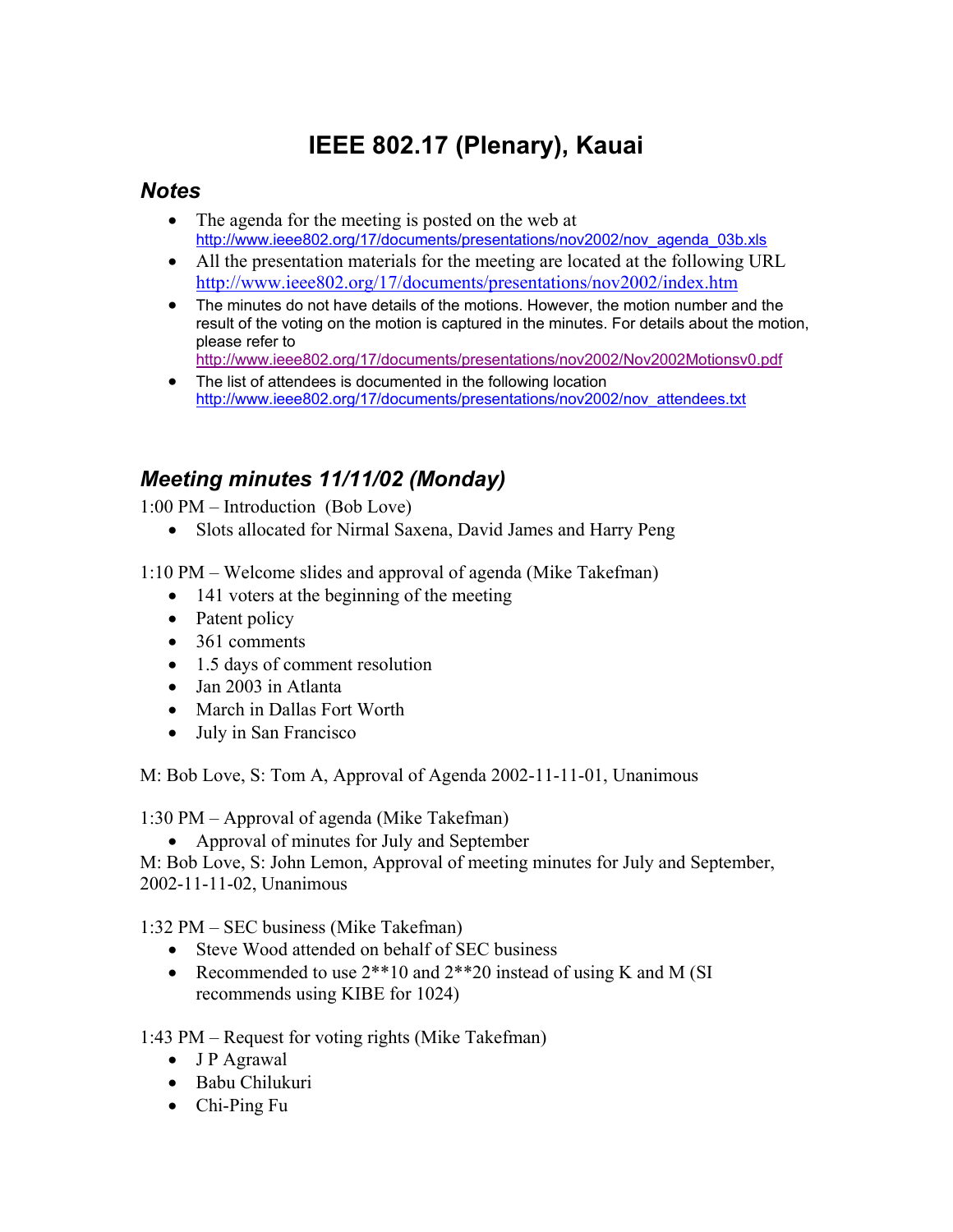- Henry Hsiaw
- Sue Hui
- Michael Kelsen
- Li Mo
- Jie Pan
- Diane Patton
- Uttam Reddi
- Alan Wesissberger
- Steve Yang
- Daniel Zhu
- Kshitij Kumar and couple of others have not been listed, chair will figure out the problem

1:45 PM – Editors report (Tom Alexander)

- D1.1 created and posted in Oct 26
- Annex B removed
- Annexes J and K added
- Editorial roster has not changed (Rhett B is not attending this meeting)
- 347 valid comments and 25 carryovers
- 130 technical, 82 technical-binding
- Fariness section  $-113$  comments
- Mac section  $-77$  comments
- 2:00 PM Protection Ad Hoc report (Jim Kao)
- $2:16 \text{ PM} \text{Bridging}$  Ad Hoc report (Marc Holness)
	- Basic bridging compliance
	- Frame transmission adherence to 802.1
	- Frame structure
- $2:25 \text{ PM} \text{Basic bridging compliance requirements for D1.2 (Bob Castalleno)}$ 
	- Flooding indicator in the RPR control header
	- Modify mac Tx/Rx rules for hosts and bridges
- $2:50 \text{ PM} 20 \text{ min break}$
- $3:12 \text{ PM} \text{AD}$  Flooding proposal (David James)
	- Unidirectional flooding
	- Bi-directional flooding

#### 3:45 PM – RPR frame transmission proposal (Marc Holness)

- Strict
- Relaxed

#### $4:15$  PM – WH proposal (Bob Castalleno)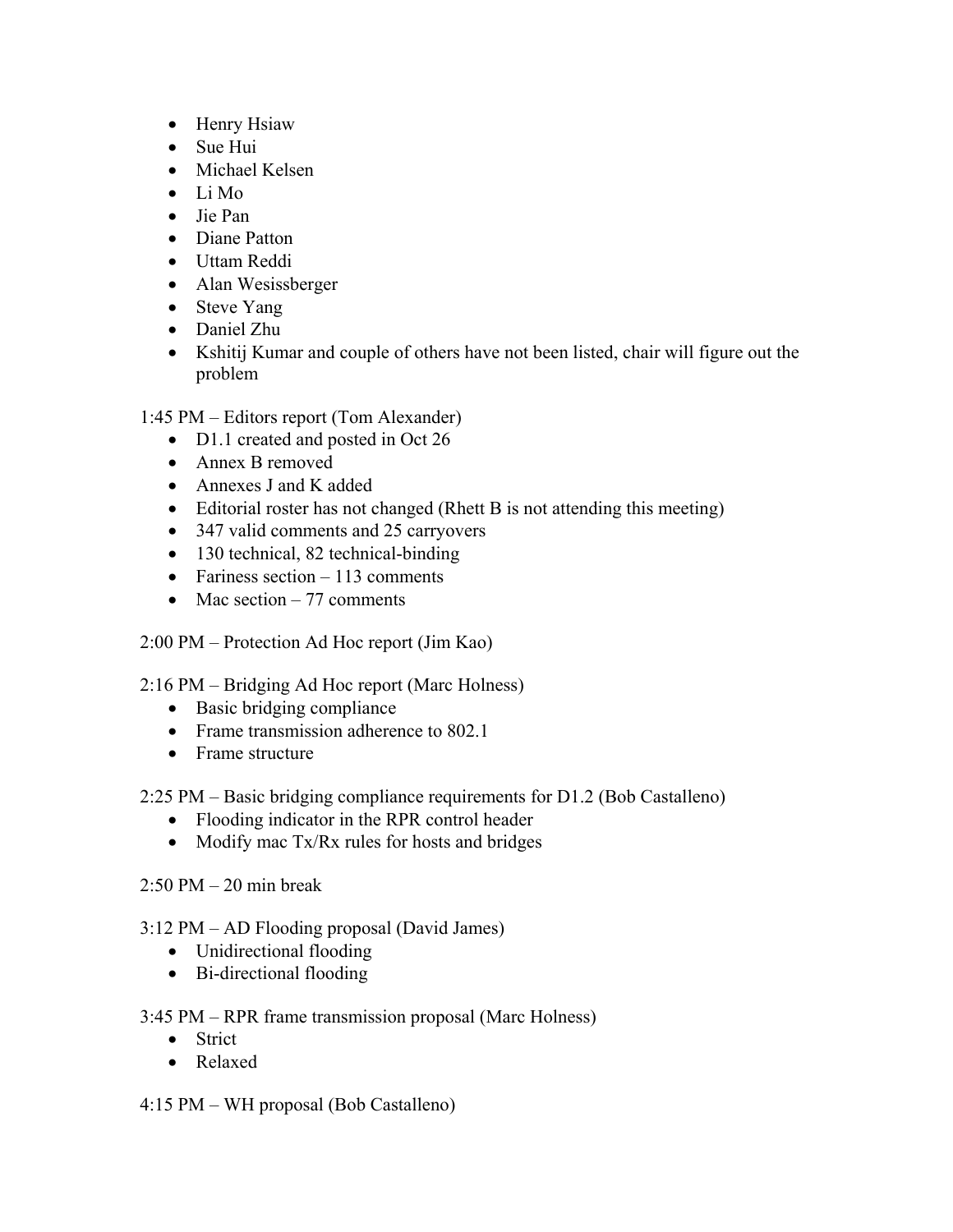4:45 PM  $-$  Liaison to ITU-T and status of X.msr (Mike Takefman)

- 802.17 lite without fairness, A0 and other simplifications etc..
- Meeting at 8pm to define 802.17 lite

5:25 PM  $-$  When to start WG ballot  $5:36$  PM  $-$  Recess

## *Meeting minutes 11/12/02 (Tuesday)*

 $8:00$  AM – Seating, approval of agenda M:Bob Love, S: John Lemon, Motion 2002-11-12-03 to approve agenda, passes unanimously

- $8::11$  AM  $-$  OAM  $-$  AH (Leon Bruckman)
- 8:21 AM State table Ad Hoc conclusions (Bob Love)
- 8:51 AM RPR priority issues (Jon Schuringa)
- 9:21 AM  $-$  Observations on fairness mechanisms specified in draft 1.1
- $10:04$  AM RPR simulator
- 10:36 AM Bit error analysis (Nirmal Saxena)
- 10:49 AM PHY section Annex D (Harry Peng)
- $10:55$  AM Clause 9 proposal (Bob Sultan)
- $11:04$  AM Class A shapers/RPR discovery (David James)
- $11:27$  AM RPR bandwidth allocations (David James)
- $11:38$  AM RPR time synchronization (David James)
- $11:48$  AM Chair's comments
	- BAH and PAH ad hoc met last night
	- Update on the 802.17lite meeting held last night
		- o Most of the attendees agreed to scope of 802.17lite
		- o Will be posted on web by tomorrow

## *Meeting minutes 11/13/02 (Wednesday)*

The WG group split up into sub-groups to resolve comments.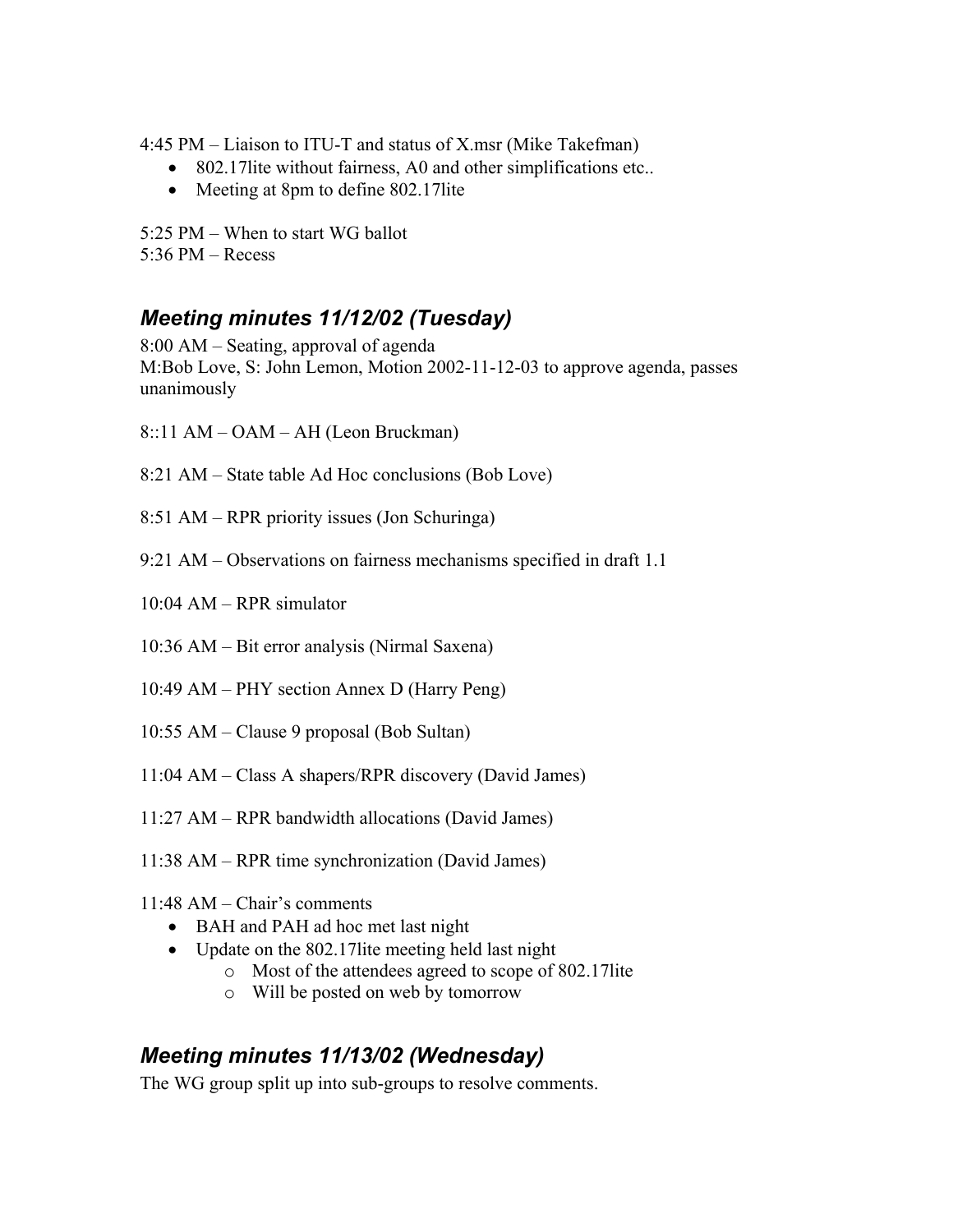The output of those subgroups is recorded in the comment resolution database called: FullCRD\_19Nov2002.zip, located in the members' only area of the website at http://www.ieee802.org/17/member/draftballots/d1\_1/index.htm.

## *Meeting minutes 11/14/02 (Thursday)*

 $8:00$  AM – Seating and agenda scrub (Bob Love)

- Mike Takefman would not be here for the first hour attending the SEC meeting
- Bob Love is acting chair
- No discussion of the bridging before  $9AM$
- Agenda agreed by unanimous consent
- $8:12$  AM Bridging discussion (Marc Holness)
- $8:15$  AM Bridging commonalities (David James)

8:25 AM – Duplication/Misordering prevention with station bypass (Bob Castellano)

8:38AM – 802.1 Duplication/Misordering compliance using existing D1.1 frame format (WH proposal)

 $8:50$  AM  $-$  AD proposal (David James)

 $9:02$  AM – MM proposal (Marc Holness)

- $9:18$  AM Panel session discussion
	- Panel consisting of Marc Holness, David James and Bob Castalleno

9:38 AM  $-$  Voting for three proposals

- Chicago rules: open to voting members, vote as many of the proposals
- 75% of yes and no votes only
- The proposals getting 75% will be considered
- Motion 2002-11-14-4
	- o Roll call vote called and straw vote defeats call for roll call vote
	- o  $MM Y: 42, N: 12, A: 4 (77.8%)$
	- o  $AD Y$ : 12, N: 41, A:4 (22.6%)
	- o WH Y:12, N: 42, A: 5 (22.2%)

9:56 AM  $-$  ITU SG 17 liaison letter and call for interest in X.msr

- 802.17 would create a simpler MAC profile to support X.msr
- Options:
	- o 1. Create study group
	- $\circ$  2a. Inform Q7/17 willingness to work no ad-hoc
	- $\circ$  2b. Inform Q7/17 willingness to work ad-hoc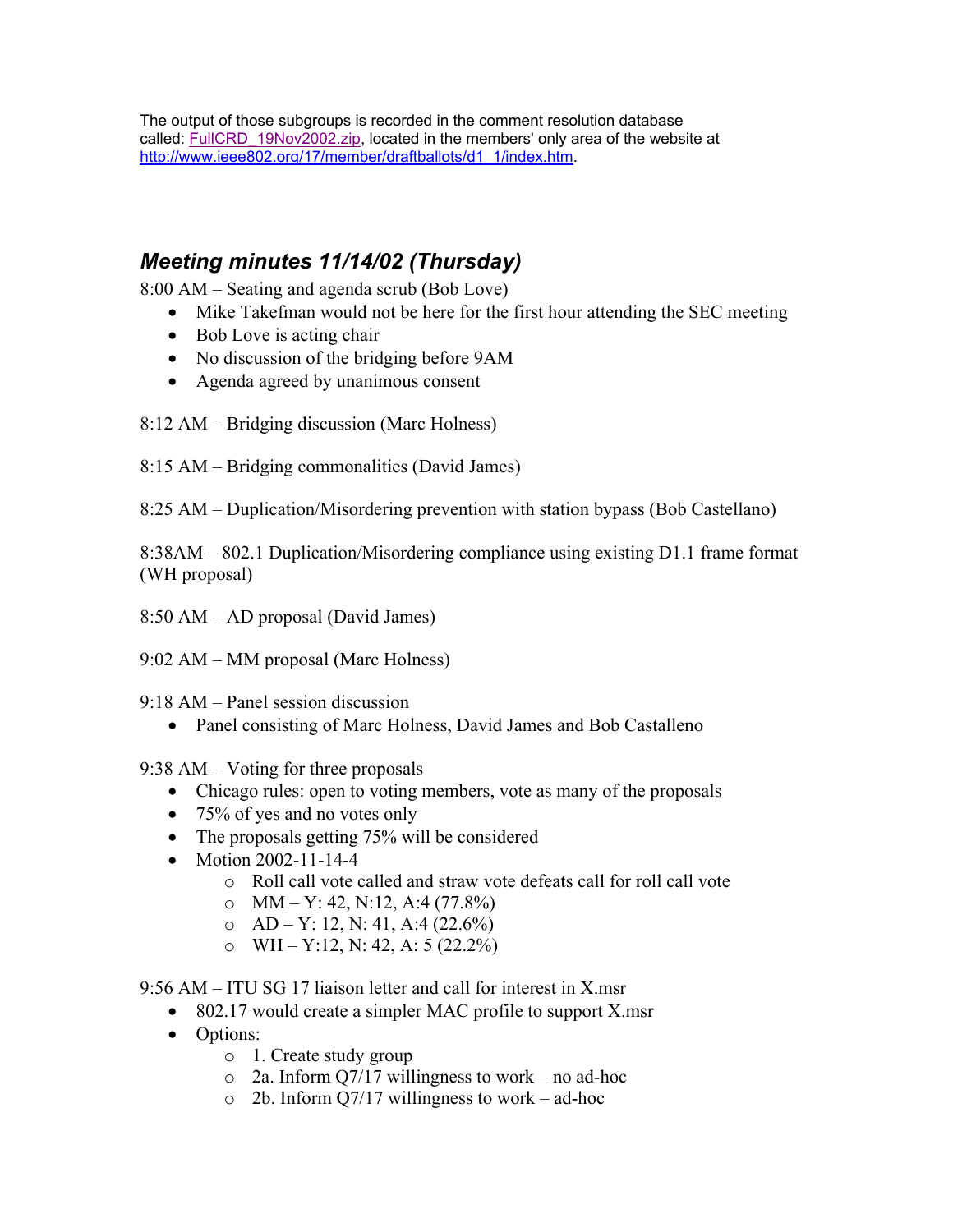- o 3. Do nothing
- Chicago style with straw vote seems to indicate preference for 2a
- Motion 2002-11-14-5, passes unanimously
- Motion 2002-11-14-6, passes unanimously
- Motion 2002-11-14-7, passes unanimously
- Motion 2002-11-14-8, passes unanimously

 $11:20$  AM  $-$  802.17a PAR

• Motion 2002-11-14-9, passes unanimously

11:32 AM – Chief editors closing report (Tom Alexander)

- Comment period from Dec  $10^{th}$  to Jan  $8^{th}$
- $11:40$  AM WG ballot process (Tom Alexander)
- $12:14 \text{ PM}$  Sponsor ballot introduction (Angela Ortiz)
	- A.Ortiz@ieee.org
	- Ph No:  $732 562 3809$
- $12:45$  PM  $-1:20$  PM lunch break
- $1:20 \text{ PM} \text{Clause } 0 \text{ comments}$ 
	- 2002-11-14-10, passes unanimously

1:24 PM – Clause 1,2,3,4 and Annex A comments

- Comment 12, Chicago style voting for three resolutions
	- o Resolution 1: fails
	- o Resolution 2: fails
	- o Resolution 3: fails
	- o All of them fail, comment is carried
- Comment 7, rejected
- Motion 2002-11-14-11, passes unanimously

 $2:00 \text{ PM}-\text{Clause } 5, 6, 8, G, H, I$ 

- Comment 55
	- o Resolution 1, rejected
	- o Resolution 2, passes
	- o Resolution 3, fails
- Comment 70, CRG resolution accept modified passes
- Comment 71, withdrawn
- Comment 73, accept duplicate of 70
- Comment 75, accept modified
- Comment 78
	- o Resolution 1, passes
	- o Resolution 2, fails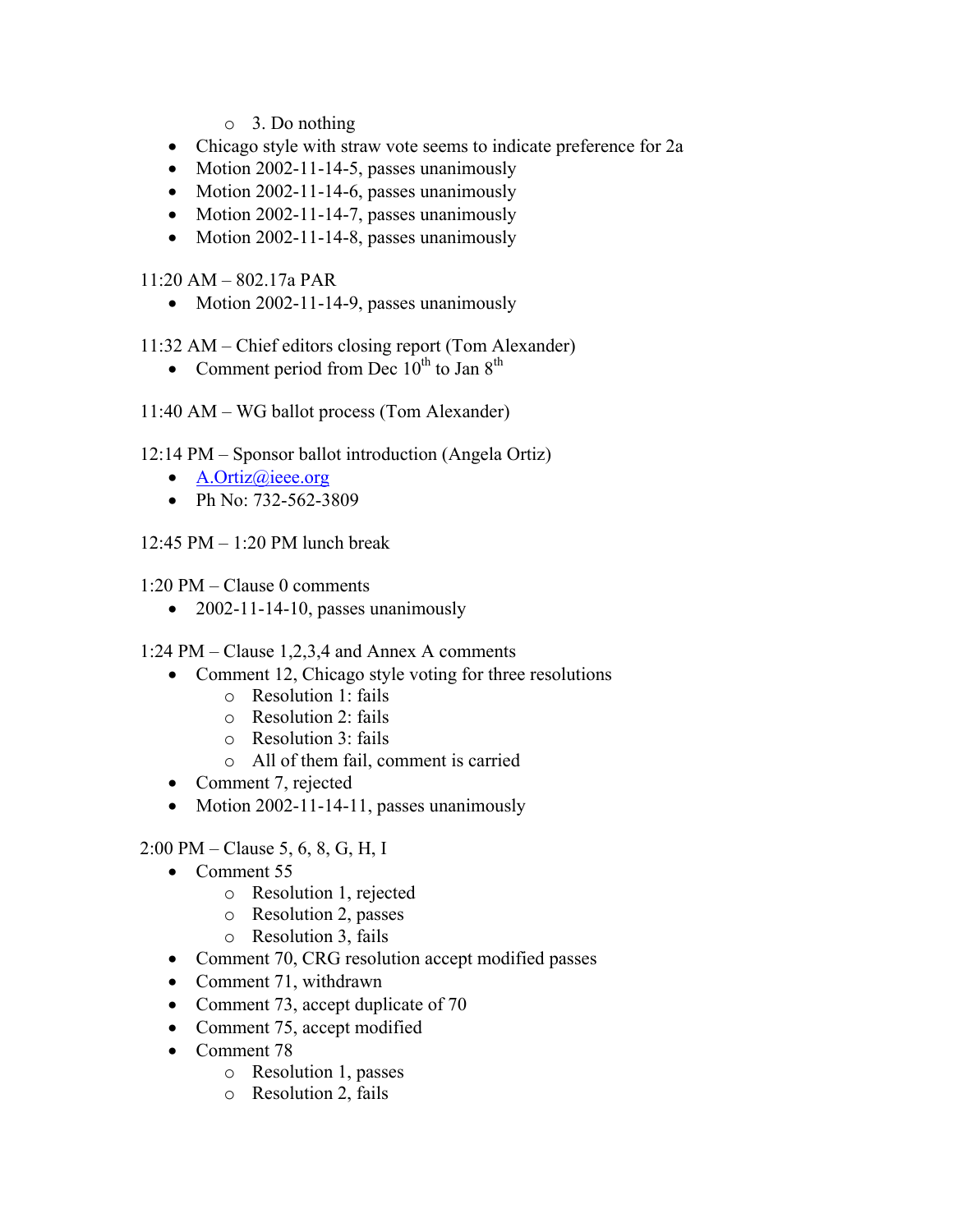- Comment 86, accept duplicate 70
- Comment 106, accept modified based on the frame format adopted by motion 2002-11-14-4
- Comment 109,
	- o Resolution 1: frame format adopted by motion 2002-11-14-4, passes
	- $\circ$  Resolution 2 fails
- Comment 1392
	- o Resolution 1: passes
	- o Resolution 2: fails
- Comment 3469
	- o Resolution 1:passes
	- o Resolution 2: fails
- Motion 2002-11-14-12, passes unanimously
- $3.17$  PM  $-$  break
- 3:30 PM PHY CRG summary
	- Comment 3646
	- Comment 107
	- Comment 102, carried
		- o Resolution 1: fails
		- o Resolution 2: fails
	- Comment 103, carried
		- o Resolution 1: fails
		- o Resolution 2: fails
		- o Resolution 3: fails
	- Comment 107
		- o Resolution 1: passes
		- o Resolution 2: fails
	- Comment 304, withdrawn
	- Motion 2002-11-14-13, passes unanimously

4:53 PM  $-$  Clause 9 summary

- Comment 174
	- o Resolution 1: passes
	- o Resolution 2: fails
- Comment 179
- Comment 187, duplicate of 179
- Comment 183, duplicate of 179
- Comment 182
- Comment 177
- Comment 167
	- o Resolution 1: fails
	- o Resolution 2: passes
- Motion 2002-11-14-14, passes unanimously